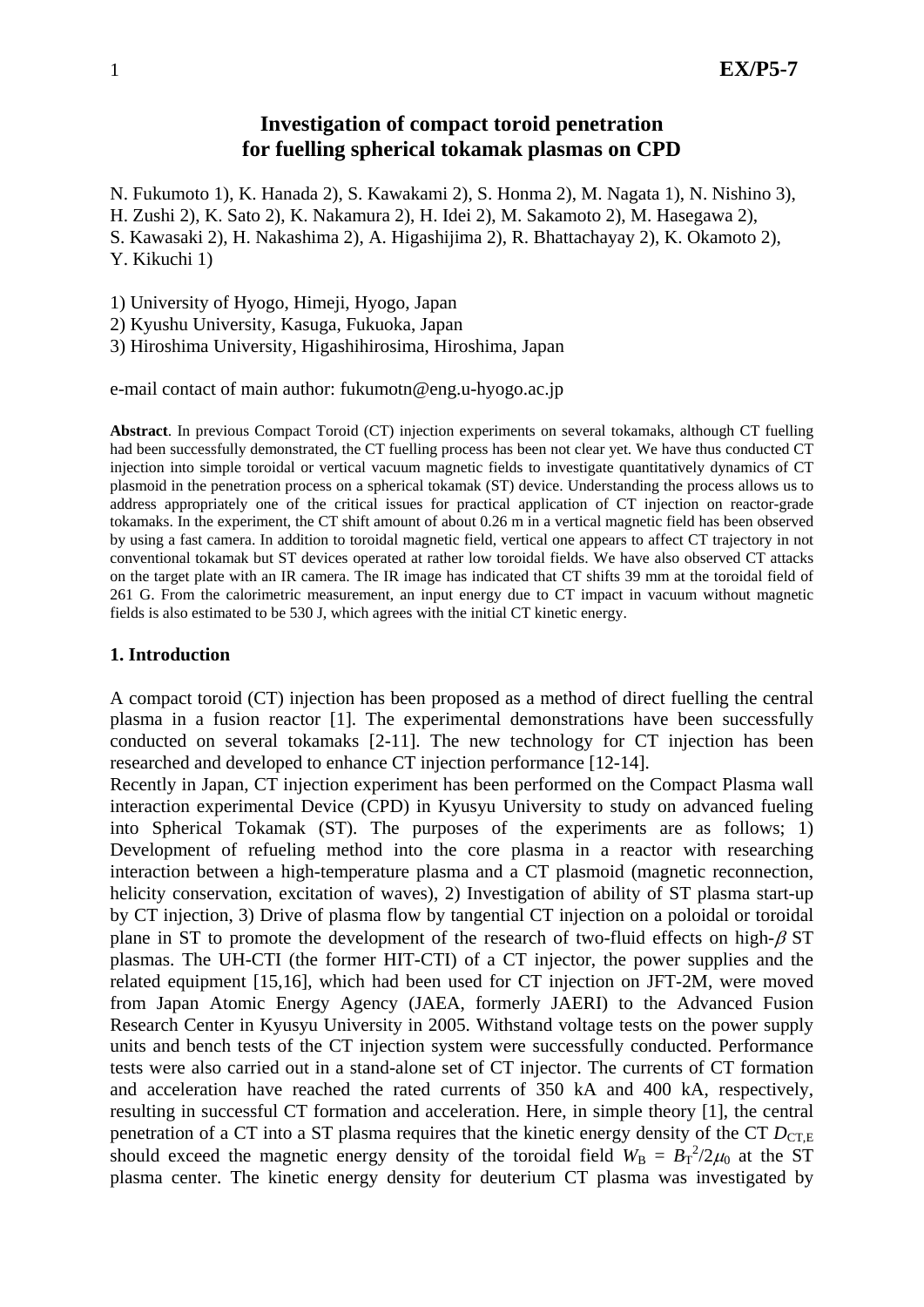varying the charging energy storage capacity of the CT accelerator bank (*E*acc.) [16]. For the UH-CTI, the average  $D_{\text{CT,E}}$  at  $E_{\text{acc}} > 12$  kJ ( $V_{\text{acc}} = 16$  kV) exceeds  $B_T^2/2\mu_0 = 36$  kJ m<sup>-3</sup> under typical conditions of  $B_T = 0.3$  T on CPD. The CT injector, thus, has performance enough to inject CT plasmas deeply in CPD. Figure 1 shows the CPD device and the CT injector installed perpendicularly to the magnetic axis on the midplane. Profiles of the toroidal field (TF) at currents of 10 kA and 70 kA, and contour lines of the vertical field generated by the poloidal field coil (PF) 1,7 and 2,6 at 4 kA are also shown. In the experiment our primary focus is on the investigation of dynamics of CT plasmoid in the penetration process on the ST device. CT fuelling process has been not clear yet, although CT fuelling has been studied in several tokamaks. Understanding the process is one of the critical issues for practical application of CT injection. Thus, for simplicity, CT injection into toroidal or vertical vacuum magnetic fields has been conducted. This paper describes such CT penetration into CPD



*FIG.1 Experimental setup of UH-CTI and CPD including toroidal field (TF) profiles at the coil currents of 10 kA and 70 kA and contour lines of poloidal field by the PF1,7 and 2,6 coil at 4 kA .* 

### **2. Experimental setup**

Experiments to investigate CT penetration in CPD have been conducted using a fast camera (HPV-1, 1  $\mu$ s x 100 frames) and an infrared (IR) camera (TVS-700, 8-14  $\mu$ m). The experimental measurement systems are shown in fig.2. The fast camera is mounted on the window port at the angle-A and B, and the IR camera is at B, C and D. The ports at the angle-B, C and D are positioned on the midplane, but that at the angle-A inclines 35.2 degrees down from the midplane. The fast camera provides visible images of CT and its trailing plasmas penetrating into CPD. The IR camera detects temperature variations on target plates made of 304 stainless steel with thicknesses of 1.4 mm and 0.2 mm. Their respective positions are at *R*= 230 mm and 450 mm in front of the CT injection port in CPD. The plate facing to injected CTs at *R*= 230 mm can be captured from the angle-D, and the back shot of the plate at *R*= 450 mm can be taken from the angle-B. For the calorimetric measurement of CT kinetic energy on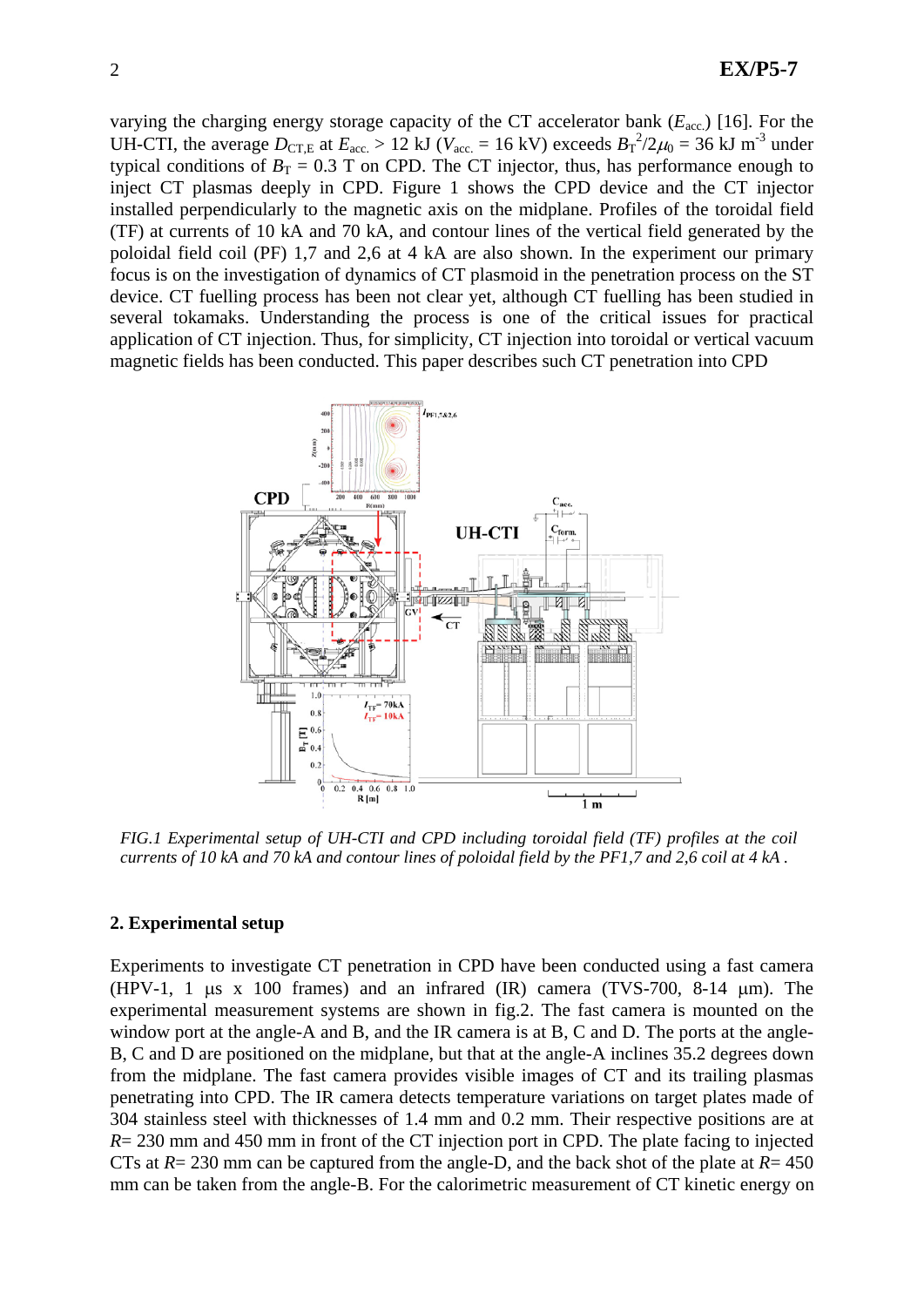the target plates, the data have been calibrated since the 304 SS plates have a low emissivity [17]. At the angle-C the IR camera monitors the W-limiter  $(R = 0.13 \text{ m})$  wound around the center stack (CS) of CPD. CT parameters are also monitored at P3 and P4 with the magnetic probes and the He-Ne laser interferometer. The parameters can be controlled by varying the voltage for accelerator bank  $V_{\text{acc}}$  and that for the bias poloidal coil bank  $V_{\text{bias}}$  [15]. That for the formation bank  $V_{form}$  is set at 12 kV.



*FIG. 2 Top view of CPD and UH-CTI. The window ports at the angle-B, C and D are positioned on the midplane. The port at the angle-A inclines 35.2 degrees down from the midplane.* 

#### **3. Experimental results and discussions**

Initially, experiments to observe CT penetration into vacuum magnetic fields were performed using the fast camera. We obtained visible images of CT and its trailing plasmas injected into toroidal and vertical fields. In figure 3, as a reference shot, each frame of the movie data taken at the angle-B shows CT injection in a vacuum without magnetic fields; (a) a CT plasmoid ejected from the injection port has just reached the Wlimiter, and then (b) goes around and behind that. The CT was fired at  $V_{bias} = 0.6 \text{ kV}$ ,  $V_{form} = 12 \text{ kV}$  and  $V_{acc} =$ 27 kV. Here, the speed of the traveling CT is calculated to be 192 km  $s^{-1}$  by time of flight between P4 at the nozzle of the CT injector and the W-limiter. The time of CT attack on the limiter can be determined from the frame number of the movie.

We monitored the W-limiter with the IR camera at angle-C which is 90 degrees in a clockwise direction away from the CT injection port. The observed IR images with scanning  $V_{\text{acc}} = 0$  to 27 kV at  $V_{\text{bias}} = 0.7 \text{ kV}$ , and that at  $V_{\text{acc}} = 27 \text{ kV}$  and  $V_{\text{bias}} = 0.6 \text{ kV}$  for comparison are shown in fig.4. This indicates that a CT



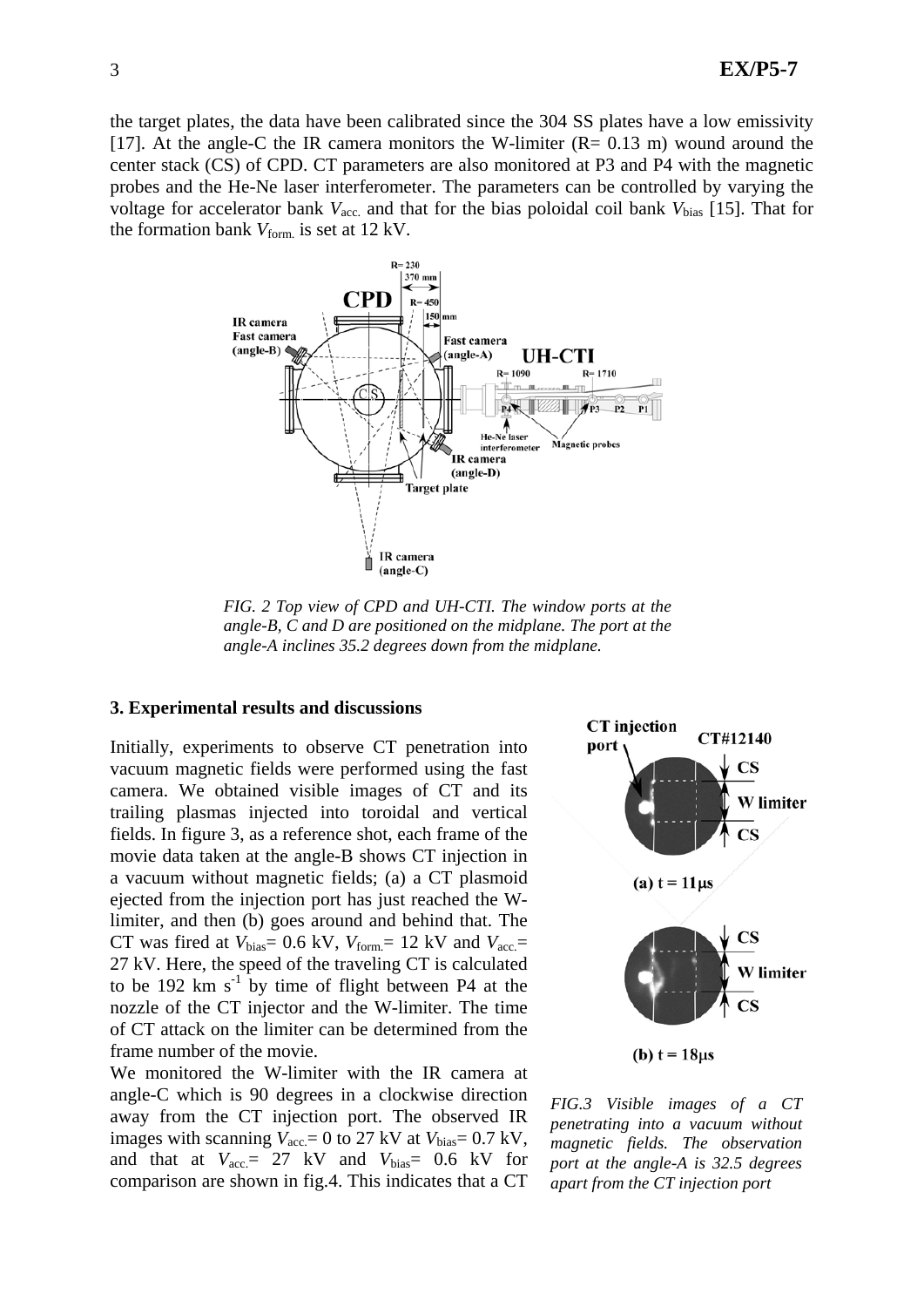

*FIG. 4 Observed IR images on the W-limiter with scanning Vacc. at the angle-C.* 

with higher kinetic energy by increasing  $V_{\text{acc}}$  or decreasing *V*bias impacts on the limiter, leading to rise in temperature on the surface. The details of the heat load measurements on the W-limiter have been reported in ref. [18].

The fast camera at the angle-A also provides movies of CT penetrating into toroidal and vertical fields. In the CT injection at  $V_{bias} = 0.6 \text{ kV}$ ,  $V_{form} = 12 \text{ kV}$  and  $V_{\text{acc}} = 27 \text{ kV}$ , a frame of the movie data shows that, in vacuum without the magnetic field, CT plasma travels in a straight line to collide head-on the W-limiter in fig.5(a). On the other hand, in fig.5(b) for  $CT$ penetration into a vertical magnetic field, the direction of which is from the bottom to the top of CPD ( $I_{\text{PE1,7&2,6}}$ = -4 kA), the frame shows that a CT plasmoid is grazing by the right side of the limiter. Thus CT plasmoid penetrates into the vertical magnetic field with horizontal shift to right. In the opposite vertical field  $(I_{\text{PE1.7&2.6}= +4 \text{ kA})$ , the CT shift was left as shown in fig.5(c). The CT shift amount seems to be same as the diameter of W-limiter (0.26 m) at the poloidal field coil current of +/-4 kA. In addition, the traveling CT speed is calculated at 156  $km s<sup>-1</sup>$  between P4 and the limiter. It decreases by 26 % from the accelerated CT one of 211  $km s^{-1}$ obtained between P3 and P4. Although such a CT shift motion has been observed in previous experiments, it is due to toroidal field. On CT injection into rather low toroidal field such as ST devices, effects of vertical field on CT penetration should be considered.

In the experiment we observed increase in temperature due to impact of a CT on the W-limiter



*FIG. 5 Visible images of a CT penetrating into a vacuum without and with a vertical magnetic field. The observation port at the angle-A is 32.5 degrees apart from the CT injection port.*

and CT shifts in the magnetic fields. In order to investigate the CT kinetic energy and trajectory in CPD, we monitored the target plates mounted in CPD with the IR camera. An IR image was taken from the angle-D on the target plate at  $R = 0.23$  m, as shown in fig.6(a). The CT was fired at  $V_{bias} = 0.6 \text{ kV}$  and  $V_{acc} = 27 \text{ kV}$ , and injected in the toroidal field of 261 G on the plate. We trace the peak points in the isothermal diagram for toroidal fields of 0 G ( $I_{TF}=0$ ) kA), 174 G (5 kA) and 261 G (7.5 kA) on the target plate in fig.6(b). Results indicates that CT shifts from  $y = 0$  to 39 mm with increase of a toroidal field. Here, the CTs injected at 0 G, 174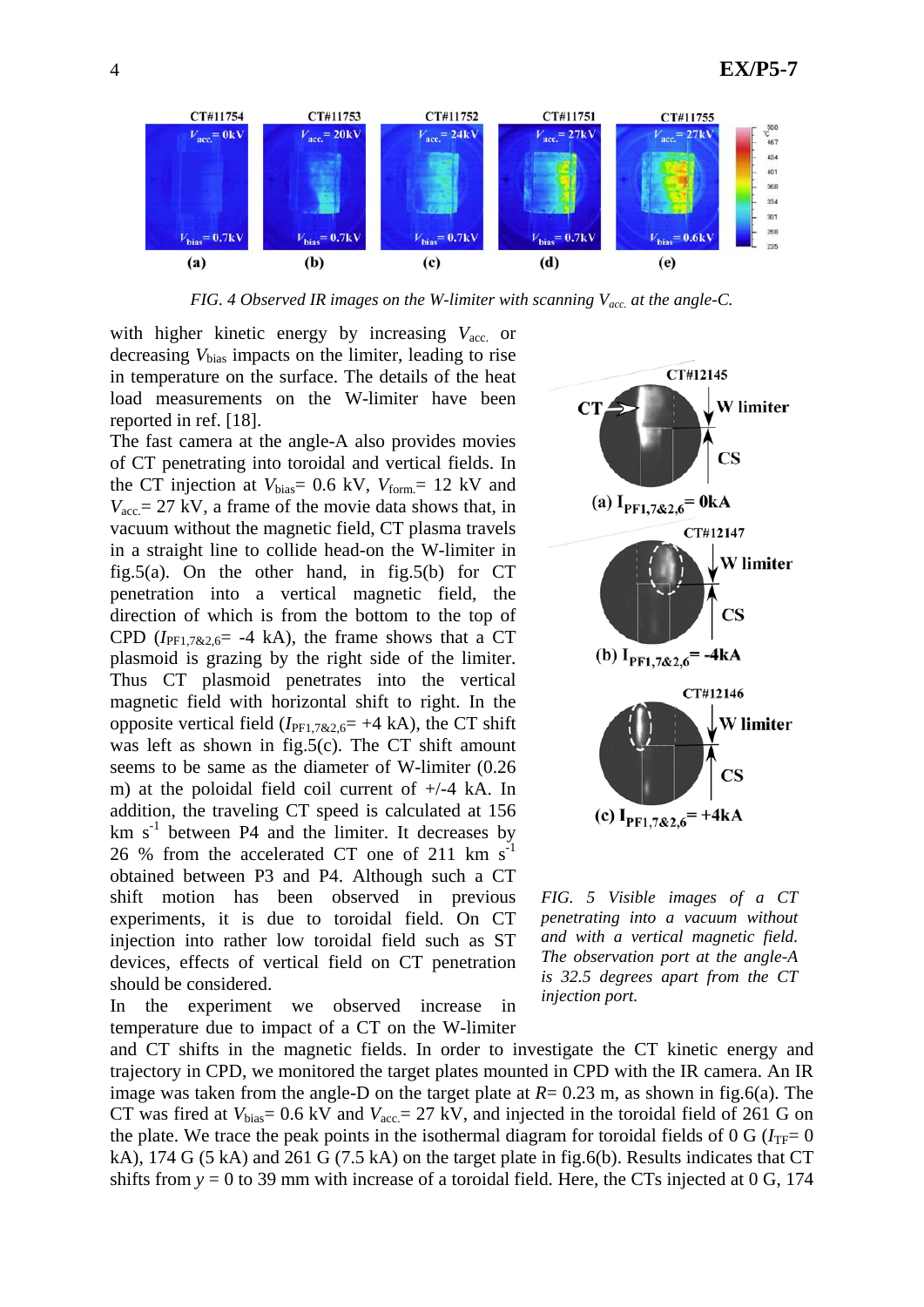

*FIG. 6 (a)an observed IR image of the target plate taken at the angle-D for CT injection into a toroidal field of 261G. (b)the trace of peak points in the isothermal diagrams of IR image for toroidal fields of 0, 174 and 261 G.* 

G and 261 G have respective kinetic energy densities of 88 kJ m<sup>-3</sup> ( $v_{CT}$ = 197 km s<sup>-1</sup>), 57 kJ  $m^{-3}$  (179 km s<sup>-1</sup>) and 67 kJ m<sup>-3</sup> (185 km s<sup>-1</sup>). In addition, we obtained the full-width at halfmaximum (FWHM) of the temperature profile on x and y axes from the isothermal diagrams, as shown in fig.7. The FWHM corresponds to the diameter of a CT plasma penetrating into a magnetic field. It appears that a CT plasma moving in  $B_T$  expands radially and the expansion is larger with increase of the toroidal field.

The IR camera captured thermal images on the rear surface of the target plate at *R*= 450 mm at the angle-B. An observed image for CT



*FIG. 7 the full-width at half-maximum (FWHM) of the temperature profile from the isothermal diagrams.* 

impact without a toroidal field is shown in fig.8(a). From the heat deposition in the plate, the CT kinetic energies  $E_{\text{CT,cal}}$  were estimated and plotted in fig.8(b). the plotted  $E_{\text{CT,cal}}$  were 138, 328 and 530 J at *V*bias= 0.7 kV and *V*acc.= 24 kV, 0.7 kV and 27 kV, and 0.6 kV and 27 kV,



*FIG.8 (a)an observed IR image on the reverse face of the target plate at R= 450 mm, taken at the angle-B for CT injection into a vacuum without magnetic fields. (b)the CT kinetic energies calculated from the heat depositions due to CT impact.*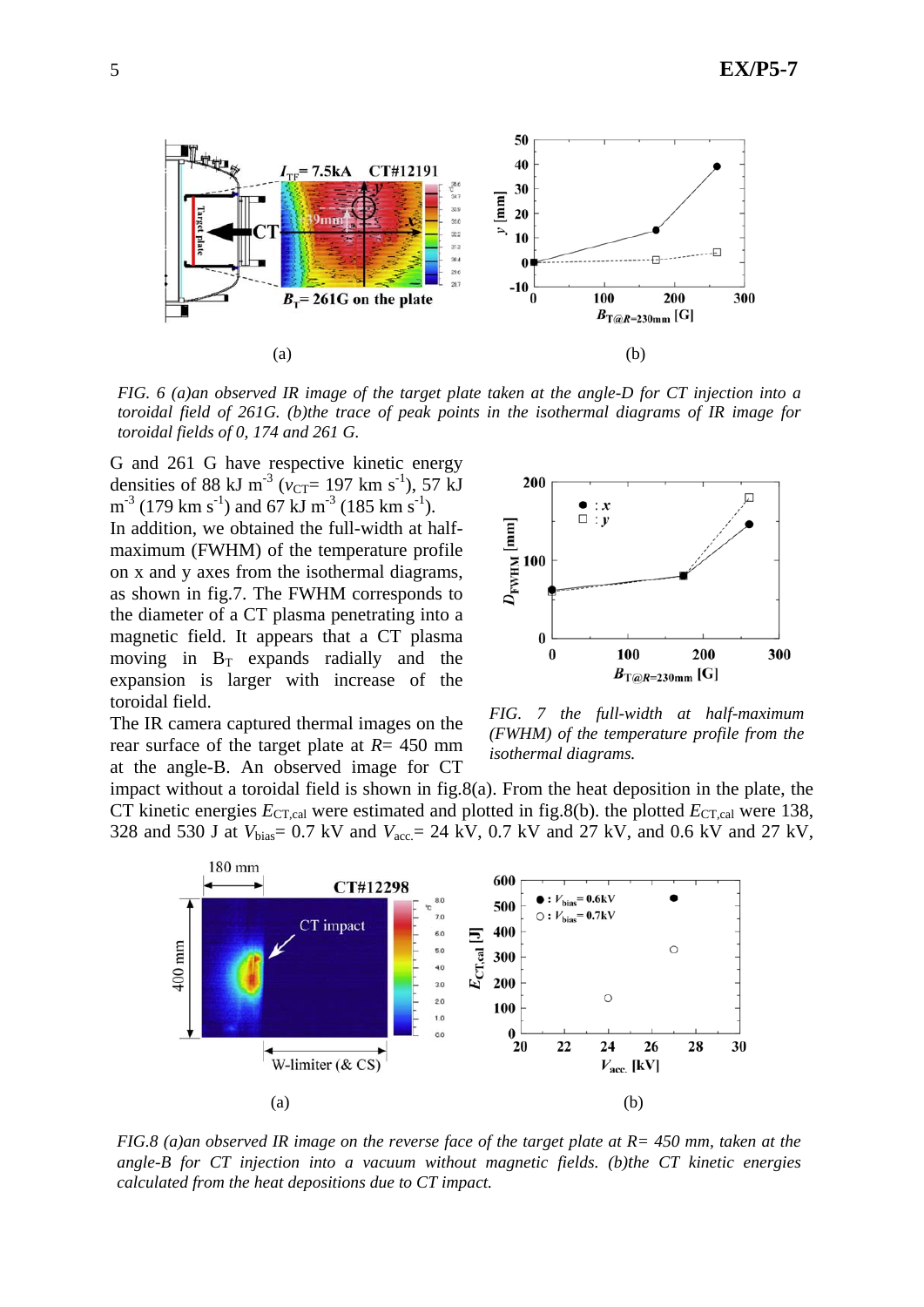respectively. For  $E_{CT,cal} = 530$  J, the CT kinetic energy density of 460 kJ m<sup>-3</sup> is obtained by assuming a CT length of 0.3 m and a diameter of 0.07 m. This result agrees with the estimation of CT kinetic energy density in the previous experiment [15].

# **4. Summary**

We performed CT injection into simple toroidal or vertical vacuum magnetic fields to investigate the penetration of CT plasmoids on CPD. In the experiment, the CT shift amount of about 0.26 m has been observed in a vertical magnetic field by using the fast camera. Therefore, in addition to toroidal magnetic field, vertical one appears to affect CT trajectory in not conventional tokamak but ST device, which is operated at a rather low toroidal field. We also observed CT impacts on the target plate with an IR camera. The trace of the peak point in the isothermal diagram has indicated that CT shifts 39 mm at the toroidal field of 261 G. From the calorimetric measurement of the heat deposition in the target plate, an input energy due to CT impact in vacuum without magnetic fields is also estimated to be 530 J, which agrees with the CT kinetic energy in the previous experiment. Understanding such CT penetration allows us to address appropriately one of the critical issues for practical application of CT injection on reactor-grade tokamaks.

## **Acknowledgement**

This work was performed with the support and under the auspices of the NIFS Collaboration Research Program (NIFS05KUTR009).

## **References**

- [1] L.J. Perkins *et al*., "Deep penetration fuelling of reactor-grade tokamak plasmas with accelerated compact toroids", Nucl. Fusion 28 (1988) 1365-1378.
- [2] R. Raman *et al*., "Experimental demonstration of nondisruptive, central fueling of a tokamak by compact toroid injection", Phys. Rev. Lett. **73** (1994) 3101-3104.
- [3] R. Raman *et al*., "Experimental demonstration of tokamak fuelling by compact toroid injection", Nucl. Fusion **37** (1997) 967-972.
- [4] C. Xiao *et al*., "Improved confinement induced by tangential CT injection in STOR-M", 17th IAEA Fusion Energy Conf., Yokohama (1998) IAEA-CN-69/EXP3/2.
- [5] J.Yee and P.M. Bellan, "Effects of CT injector acceleration electrode configuration on tokamak penetration", Nucl. Fusion **38** (1998) 711-721.
- [6] H. Ogawa *et al*., "Studies of boundary plasmas and fueling on the JFT-2M", J. Nucl. Mater. **266-269** (1999) 623-628.
- [7] T. Ogawa *et al*., "Compact toroid injection experiment in JFT-2M", Nucl. Fusion **39** (1999) 1911-1915.
- [8] T. Ogawa *et al*., "Compact toroid injection as fueling in the JFT-2M tokamak", J. Nucl. Mater. **290-293** (2001) 454-458.
- [9] M. Nagata *et al*., "Behaviour of compact toroid injected into an external magnetic field", Nucl. Fusion **41** (2001) 1687-1694.
- [10] K. Tsuzuki *et al*., "High Performance Tokamak Experiments with Ferritic Steel Wall on JFT-2M", 19th IAEA Fusion Energy Conf., Lyon (2002) IAEA-CN-94/EX/C1-1.
- [11] M. Nagata *et al*., "Experimental studies of the dynamics of compact toroid injected into the JFT-2M tokamak", Nucl. Fusion **45** (2005) 1056-1060.
- [12] N. Fukumoto *et al*., "An experimental investigation of the propagation of a compact toroid along curved drift tubes", Nucl. Fusion **44** (2004) 982-986.